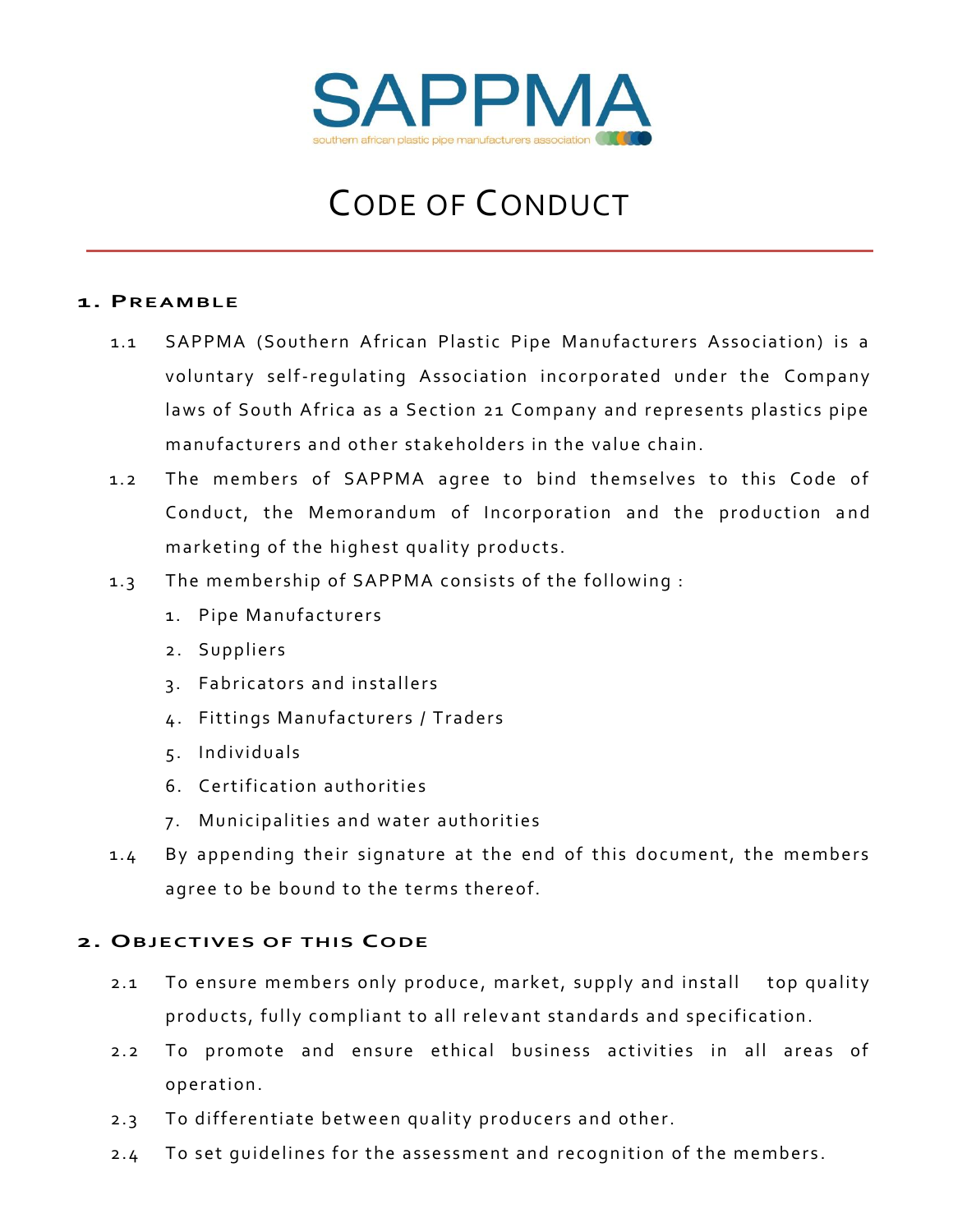

### **3. OBJECTIVES OF THE ASSOCIATION**

- 3.1 To promote and monitor the best possible quality of plastic pipe products produced, marketed, sold and installed by its members.
- 3.2 To promote ethical business activities in all areas of operation of members.
- 3.3 To encourage compliance with the relevant national and international standards and specifications within the plastic pipe industry.
- 3.4 To play a key role in upgrading and amending existing standards and specifications, or develop new standards applicable to the plastic pipe ind ustry.
- 3.5 To provide technical design information to the plastic pipe industry by way of consultations, conferences and technical literature.
- 3.6 To work towards the long-term sustainability of the plastic pipe industry in Southern Africa.
- 3.7 To act as a forum and voice for and within the plastic pipe industry.
- 3.8 To encourage and promote continuous interaction with all accredited certification authorities in terms of standards, specifications, certification, testing, monitoring and enforcing within the plastic pipe ind ustry.
- 3.9 To promote the growth of Polyolefin, Polyvinyl Chloride, and other plastic based piping systems, markets and materials.
- 3.10 To do all such things as are auxiliary to and in support of the main objects set out herein.

# **4. MEMBERS OBLIGATIONS**

Members shall ·

- 4.1 Comply with all requirements of relevant national and international product standards that are recognized by the Association.
- 4.2 Comply with all internal standards and requirements in addition to the above, which might be introduced after consultation with relevant role players.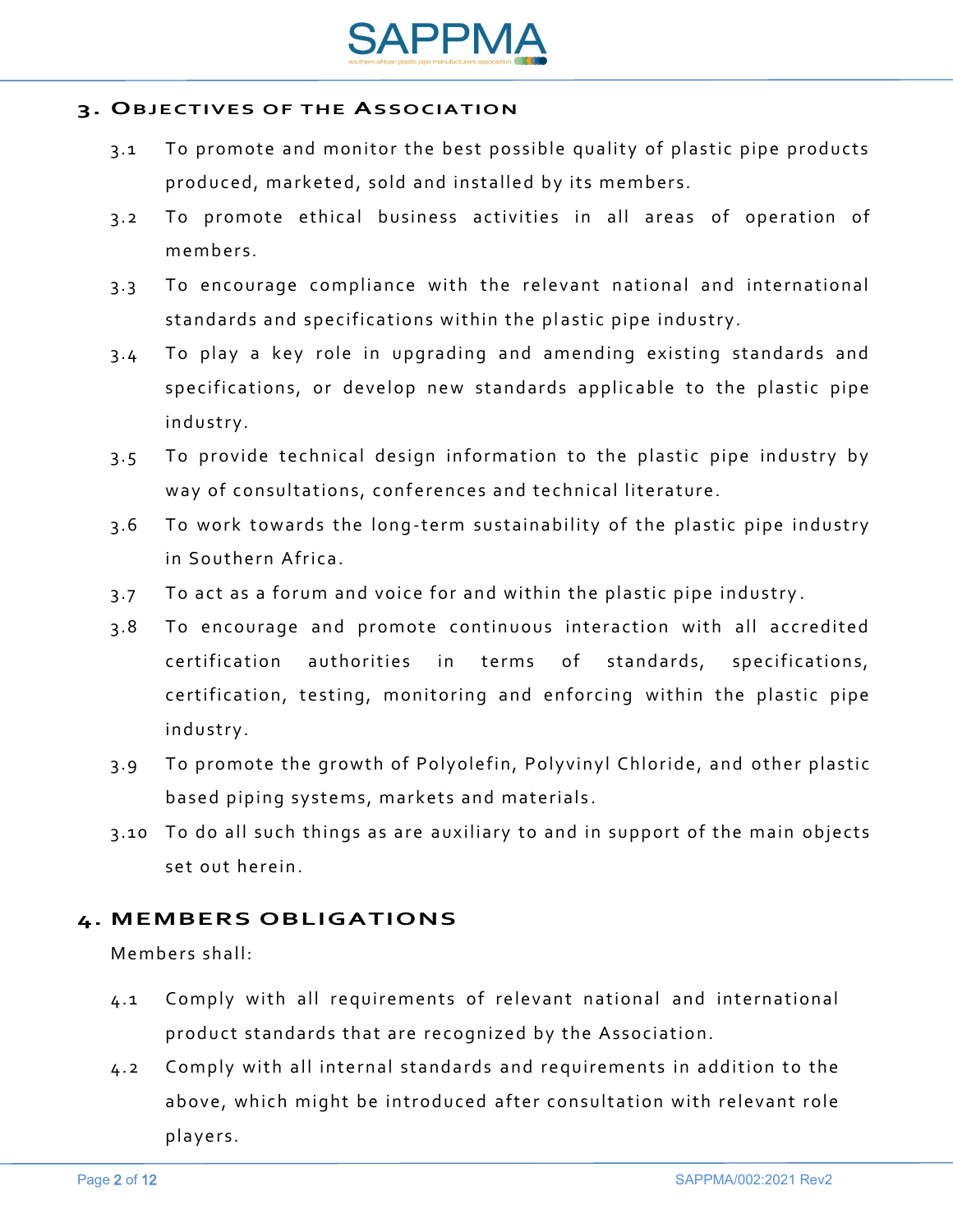

- 4.3 Not supply counterfeit products and shall pay due regard to trade mark, copyright, patent ownership and all other intellectual property rights of other members.
- 4.4 Maintain the highest ethical standards and refrain from negative marketing, misleading advertising or the spreading of rumours about competitors or their products.
- 4.5 Comply with all national and local laws and regulations, including environmental laws and/or requlations.
- 4.6 Refrain from any form of corruption and/or bribery with customers, suppliers, competitors, legal authorities and any other persons.
- 4.7 Refrain from any anti-competitive behavior, including the fixing of prices or other trading conditions, the division of markets through the allocation of customers, suppliers, territories or types of goods, or collusive tendering.
- 4.8 Maintain the highest ethical standards in all areas of operation.
- 4.9 Allow all SAPPMA factory audits, whether announced or unannounced, including sampling and testing of products. [This applies only to manufacturers and installers (categories 1 and 3 as referred to in 1.3 above)].
- 4.10 Bring to the attention of SAPPMA any suspect quality plastic pipes and/or products and installations encountered in the market, to be investigated, and if applicable, to have supplied samples independently tested.
- 4.11 Pay the prescribed membership fees within 30 (THIRTY) days of presentation of the invoice (unless otherwise arranged), failing which the provisions of Part F of Schedule 1 of the SAPPMA MOI will become applicable and could result in the member's membership being suspended and/or terminated.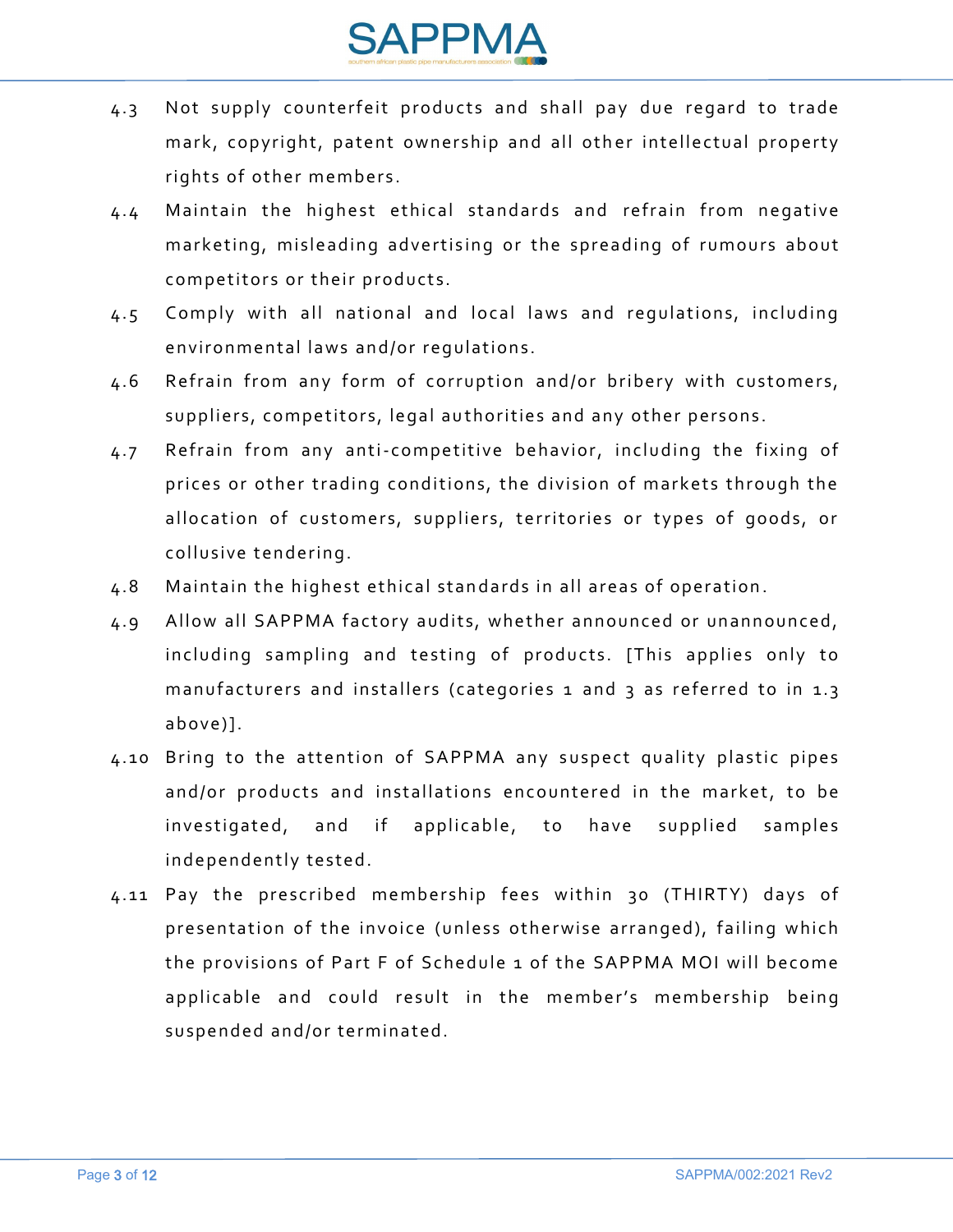

### **5. REGULATION**

- 5.1 Any complaint that a SAPPMA member is in breach of this Code of Conduct shall be reported to the SAPPMA CEO for investigation by the Adjudication Committee.
- 5.2 Non-compliance with this Code of Conduct may lead to suspension of membership and/or termination of membership of SAPPMA, as outlined below.

# **6. DISCIPLINARY STEPS APPLICABLE TO PIPE MANUFACTURERS, SUPPLIERS, FABRICATORS AND INSTALLERS AND INDIVIDUALS**

Should SAPPMA receive information to the effect that a member is not complying with the Code of Conduct, SAPPMA shall be entitled, in its sole and absolute discretion, to take disciplinary action against such member.

- 6.1 Examples of such non-compliance include but are not limited to:
	- 6.1.1 Non-conformance of a sample or samples (raw material or finished product).
	- $6.1$  2 Unethical behavior
	- 6.1.3 Repeated non-conformances highlighted by SAPPMA audits.
	- 6.1.4 Any other conduct that could be detrimental to the objectives and position of SAPPMA and that brings the good name and reputation of SAPPMA and its members into disrepute.
	- 6.1.5 Conduct that is anti-competitive and/or conduct which amounts to a violation of any law.
	- 6.1.6 Any deviation from the Code of Conduct.
- 6.2 The disciplinary procedure to be implemented by SAPPMA is as follows:
	- $6.2.1$  On receipt of a complaint, a letter or e-mail in regard thereto will be addressed to the member as follows: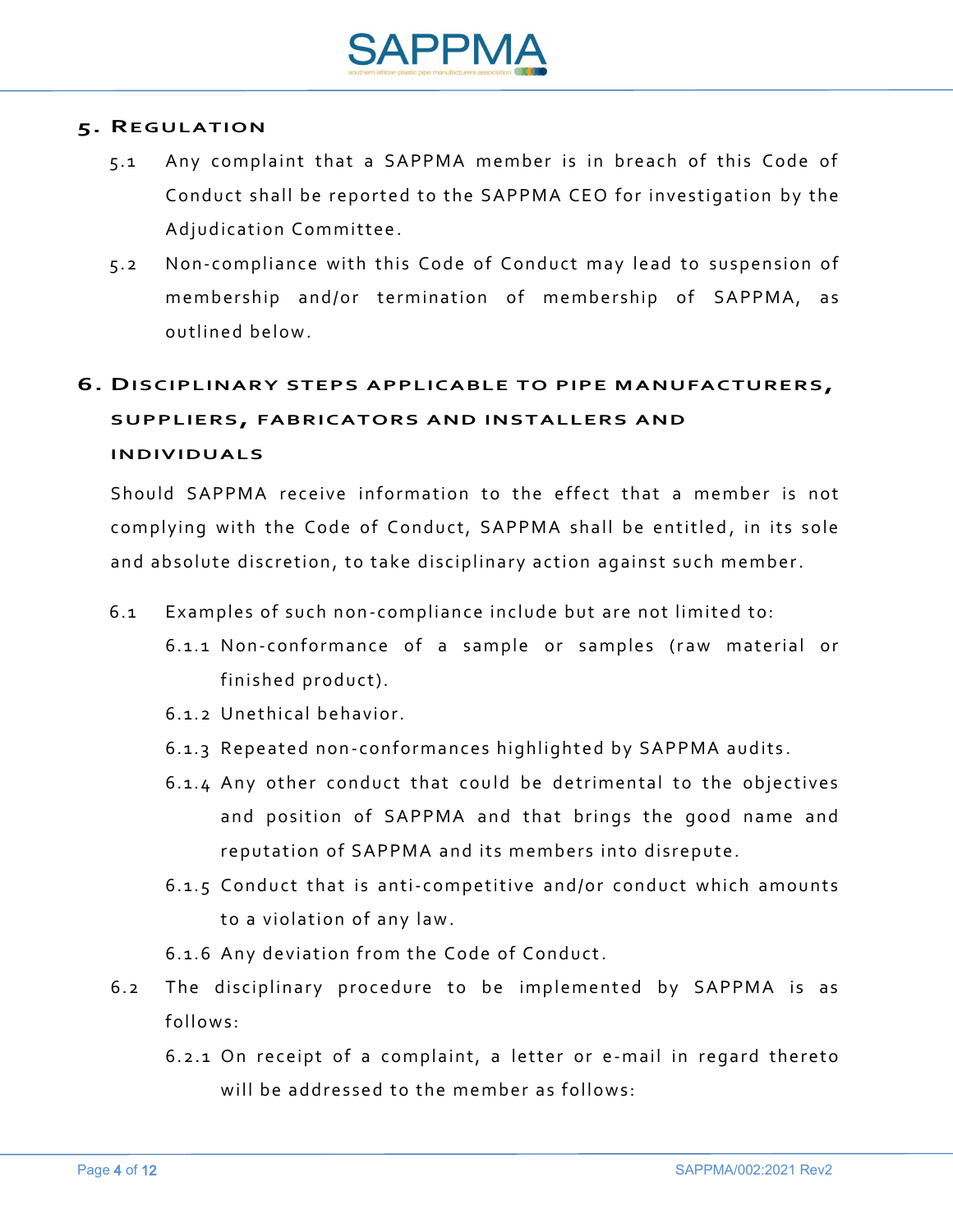

- 6.2.2 Setting out the alleged conduct in respect of which the member has transgressed the code of conduct, or of non-compliance.
- 6.2.3 Calling on the member to provide written reasons for said conduct and/or non-compliance and to make representations in regard thereto.
- $6.2.4$  Requiring the member to set out in detail the steps that will be taken by the member to rectify such conduct and/or n on-c om plian c e.
- 6.2.5 The member will be afforded a period of  $14$  (Fourteen) calendar days to reply to the written notice referred to in 6.2.1.
- 6.2.6 On receipt of the response, SAPPMA shall determine, in its sole and absolute discretion, whether the response is satisfactory or not and may, if necessary, call for additional information in order to assess the complaint.
- 6.2.7 In the event of SAPPMA deeming the response to be satisfactory, SAPPMA will inform the member thereof in writing and the complaint will be considered closed.
- 6.2.8 In the event of SAPPMA determining the response to be unsatisfactory for any reason whatsoever, the member will then be afforded a further 14 calendar days to supplement its initial response and to set out a clear action plan as to how the conduct being the subject matter of the complaint will be dealt with and avoided in the future.
- 6.2.9 Should the response remain unsatisfactory and/or should the corrective measures in the response not be to the satisfaction of SAPPMA, SAPPMA may, in its sole and absolute discretion, suspend the member for a period which SAPPMA deems appropriate in the circumstances, but not exceeding 6 months.
- 6.2.10 After the expiry of the suspension period, the member may apply to reinstate its membership of SAPPMA, which application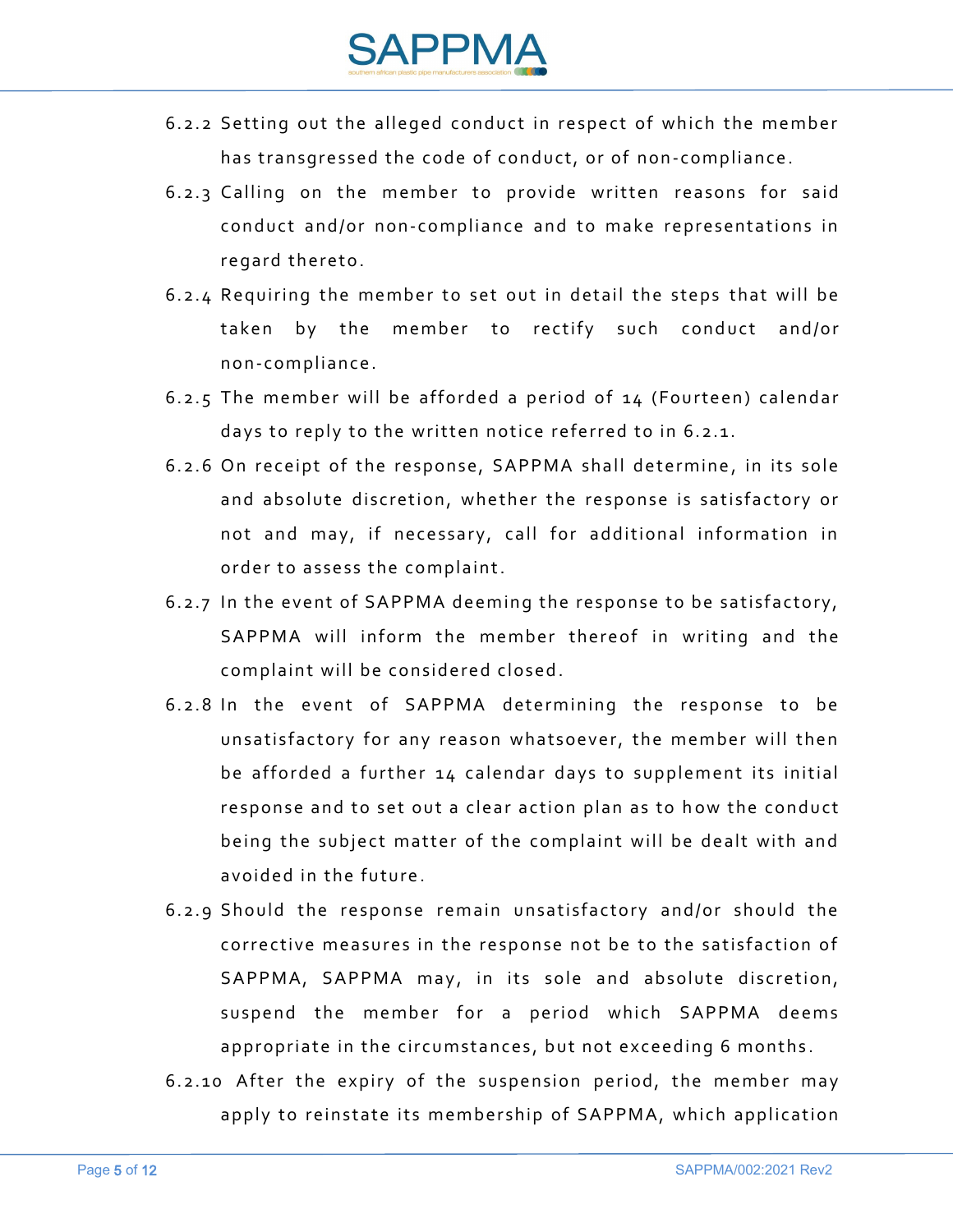

will be considered based on proven rectification of the causes of the original conduct leading to the suspension and a signed written undertaking from the member that the said conduct will not reoccur. The costs of any additional factory audits and/or quality checks, if applicable, in such an event will be for the account of the member.

- $6.2.11$  Should there be a repetition of any misconduct by the same member, and after the processes set out in  $6.2.1$  to  $6.2.6$  being followed, SAPPMA will be entitled to suspend the said member for a further period which SAPPMA, in its sole discretion deems appropriate in the circumstances, which further period will not exceed 12 months.
- 6.2.12 During any period of suspension, a member may not use the SAPPMA logo on new production. The status of membership will be made public on the SAPPMA website or any other marketing media applicable, and in respect of which the member will have no recourse of any nature against SAPPMA.
- 6.2.13 An Adjudication committee will oversee the process referred to in  $6.2.1$  to  $6.2.7$ . The Adjudication Committee will be made up of 3 directors of SAPPMA, of which the CEO must be one. If there is a conflict of interest with any one of these directors, an independent substitute will be appointed.
- $6.2.14$  In the event of conduct which amounts to a deliberate and an intentional violation of the code of conduct or which SAPPMA deems so untenable so as to render the suspension of the member concerned inappropriate, the member's membership of SAPPMA may be terminated on written notice to the member.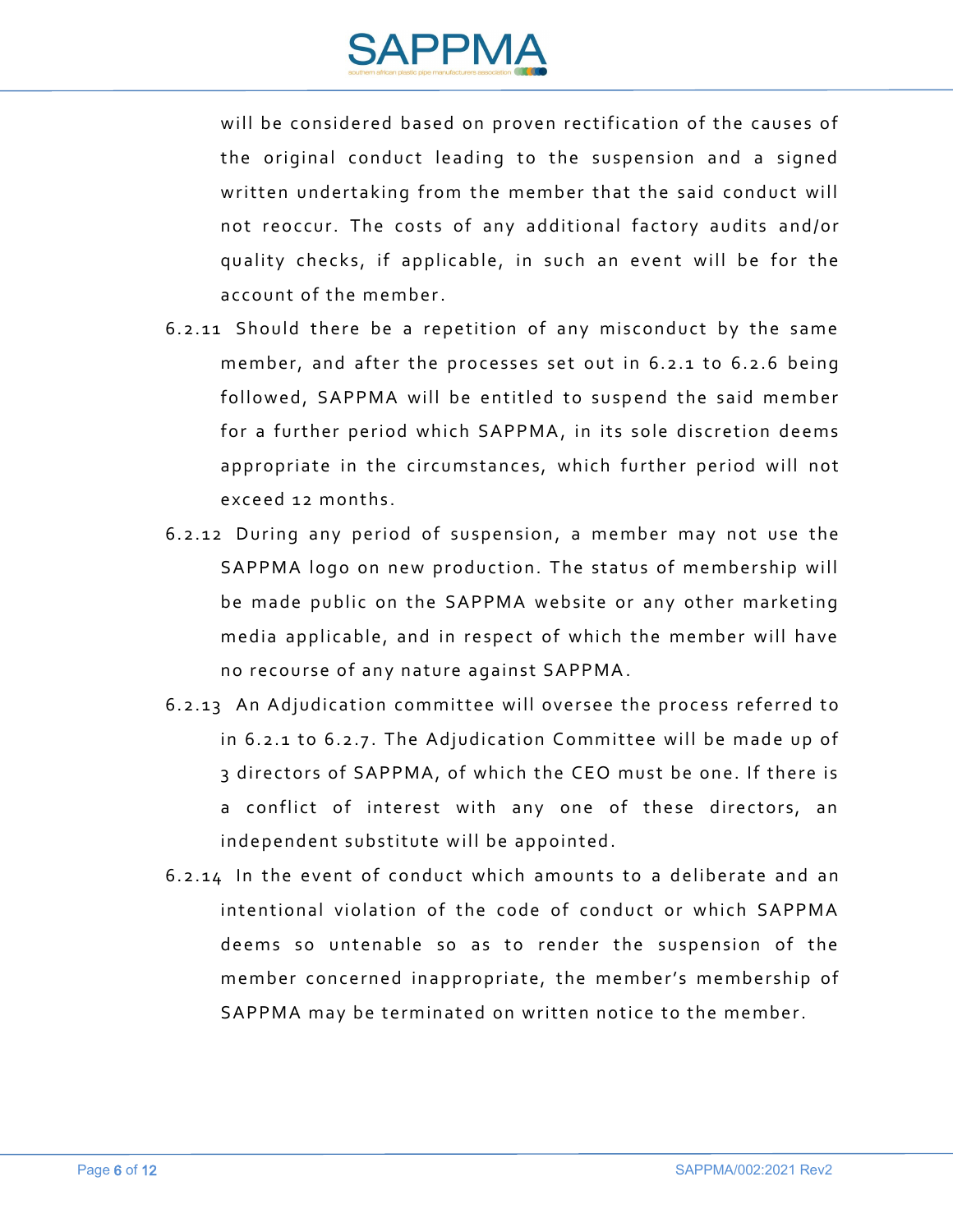

### **7. ANNEXURE A : PIPE MANUFACTURERS**

We manufacture the following products:

| Product | SANS/ISO Standard |
|---------|-------------------|
|         |                   |
|         |                   |
|         |                   |
|         |                   |
|         |                   |
|         |                   |
|         |                   |
|         |                   |

We confirm the following:

- 7.1 We are listed under the ISO 9001:2015 quality management system or alternatively, have passed a SAPPMA systems audit and as such strive towards successful maintenance and improvement of these systems.
- 7.2 As far as possible, we will ensure that the CEO or MD or GM will participate in the factory audits (in terms of the SAPPMA minimum audit requirements).
- 7.3 We only use virgin grade approved polymers and add no fillers. In terms of the relevant product standards, no third party regrind PE-HD materials are used.
- 7.4 We confirm that we do not use heavy metal additives in the production of PVC pipe.
- 7.5 We agree to allow a mass balance audit of polymer whenever requested by SAPPMA.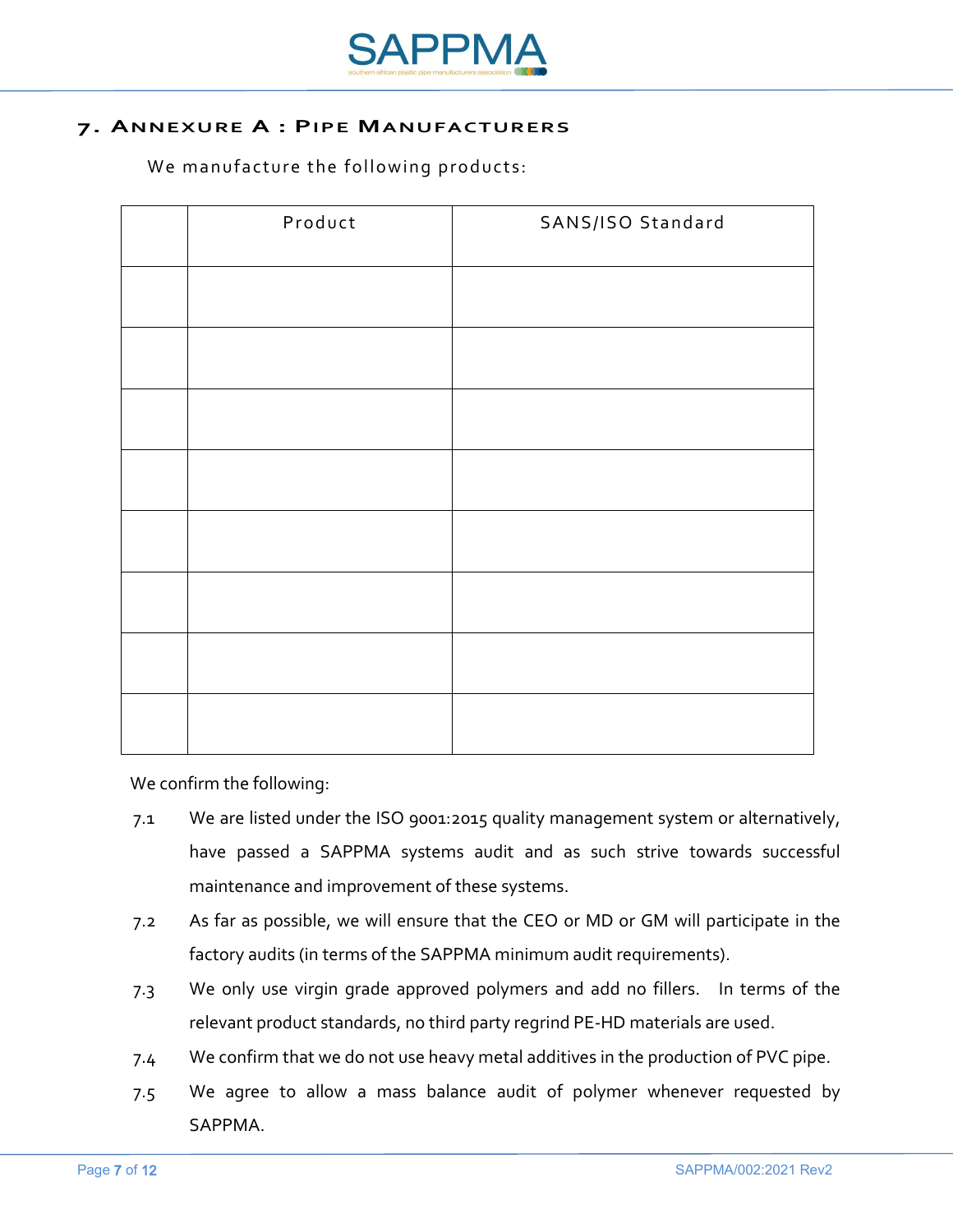

- 7.6 All products purchased from non-members shall be accompanied by a valid certificate of conformance. In addition, regular unannounced quality audits will be conducted at the source of these products as is required. All such audit documentation shall be made available during SAPPMA factory audits.
- 7.7 The senior managers of this company carry full responsibility of the products manufactured by the Company and therefore endorse this quality statement by the inclusion of their signatures at the end hereof.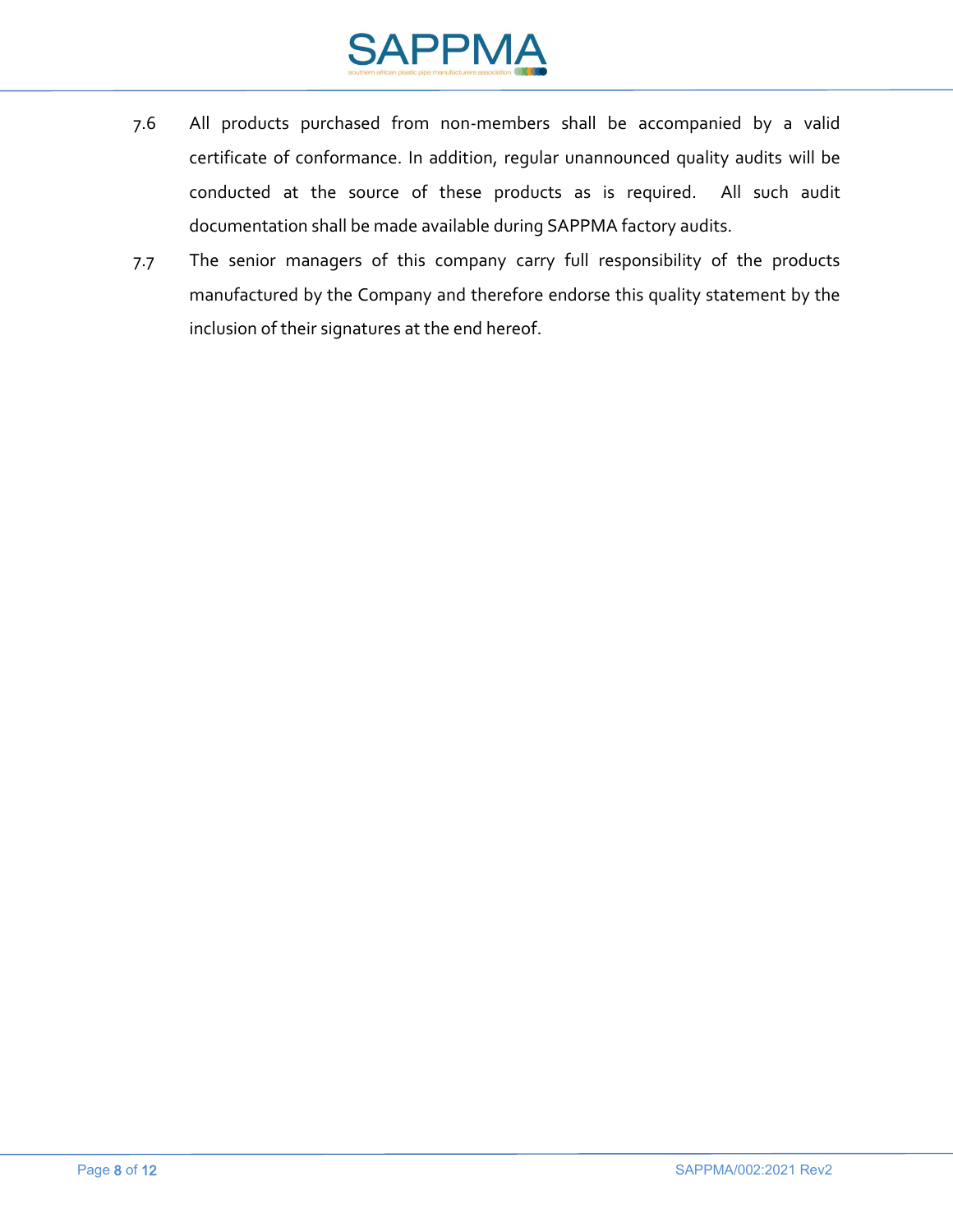

# **8. ANNEXURE B : SUPPLIERS**

We supply the following products:

| Product | SANS/ISO Standard |
|---------|-------------------|
|         |                   |
|         |                   |
|         |                   |
|         |                   |
|         |                   |
|         |                   |
|         |                   |
|         |                   |

We confirm the following:

- 8.1 We supply products manufactured by ourselves, or procured from manufacturers under the ISO 9001:2015 quality management system.
- 8.2 The senior managers of this company carry full responsibility of the products supplied and endorse this quality statement by inclusion of their signatures at the end hereof.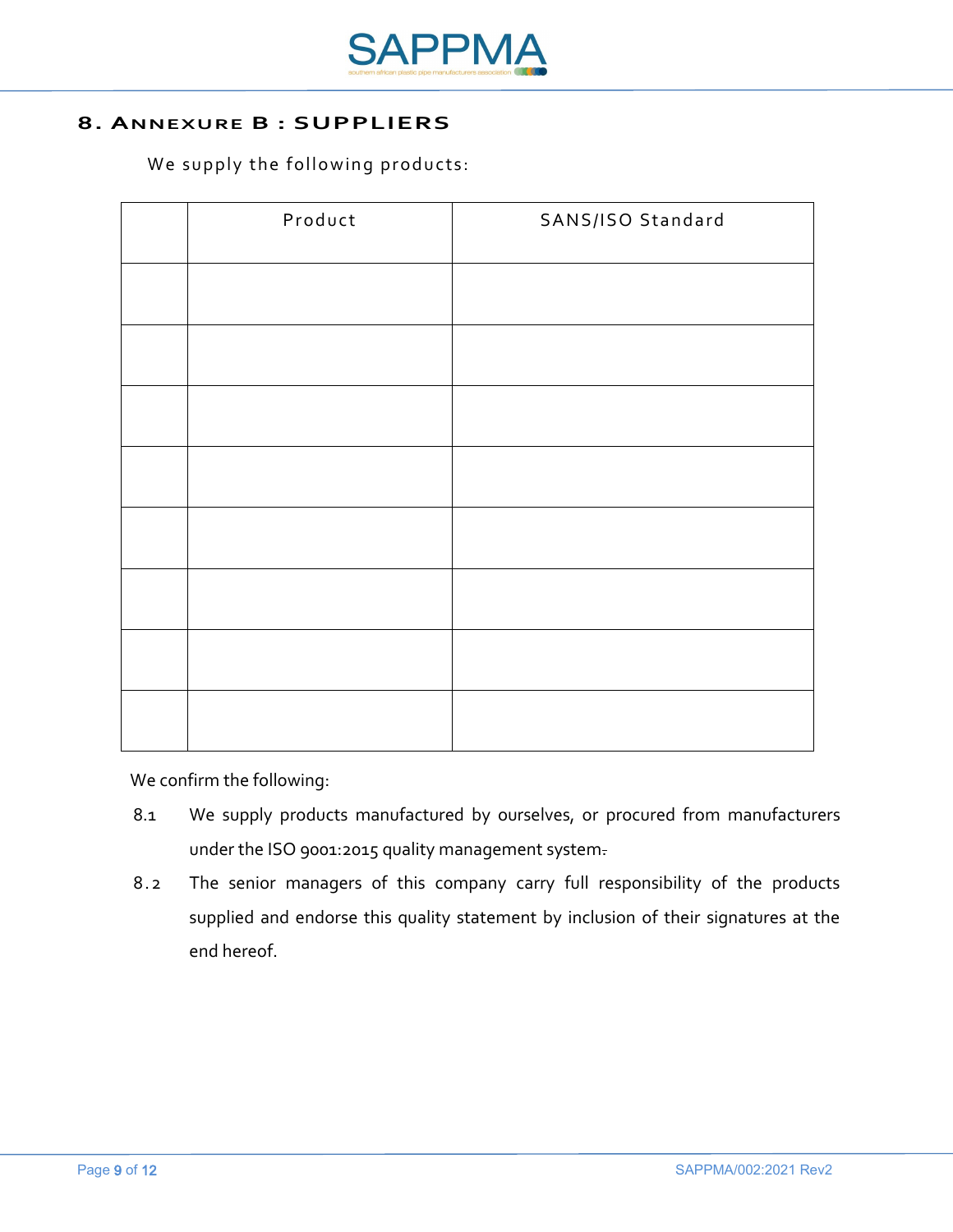

# **9. ANNEXURE C: FABRICATORS**

We install and/or fabricate the following products:

| Product | SANS/ISO Standard |
|---------|-------------------|
|         |                   |
|         |                   |
|         |                   |
|         |                   |
|         |                   |
|         |                   |
|         |                   |
|         |                   |

We confirm the following:

- 9.1 We are listed under the ISO 9001:2015 quality management system or alternatively, have passed a SAPPMA systems audit and as such strive towards successful maintenance and improvement of these systems.
- 9.2 We will ensure that the welders that we employ are certified by a MerSETA accredited training provider and undertake to regularly submit an updated list of certified welders to SAPPMA.
- 9.3 Will comply with all legislative and regulatory requirements specified by SANS/ISO/CEN/ASTM/DIN/AS and any others agreed by SAPPMA.
- 9.4 Undertake to use SAPPMA endorsed pipe in our fabrications and installations and in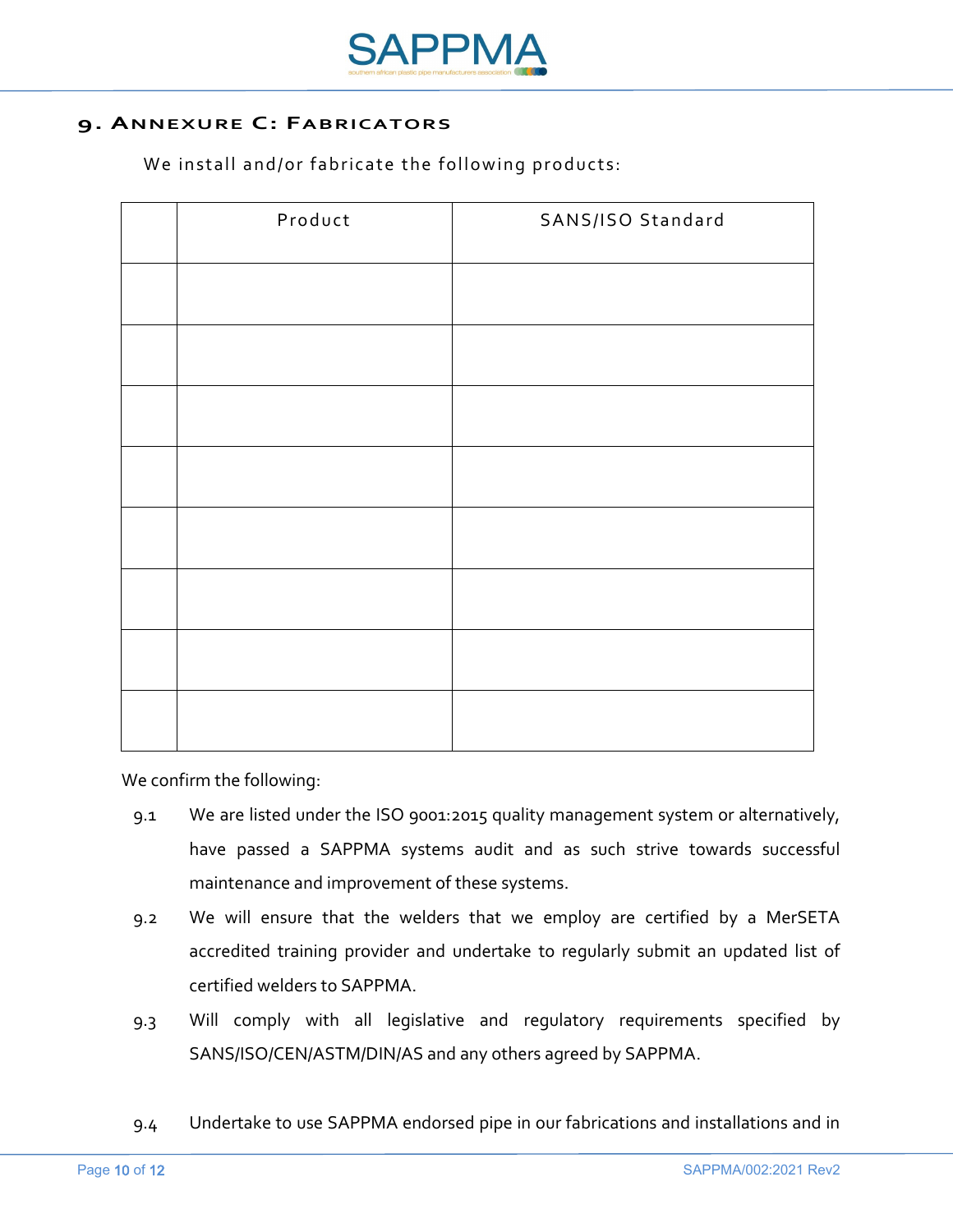

the case of imported pipe, the pipe shall as a minimum be supplied by an ISO 9001 or equivalent company.

- 9.5 Confirm that we will not supply counterfeit or inferior products, services or designs and pay due regard to trade mark, copyright, design and patent ownership and all other intellectual property rights.
- 9.6 Agree to ensure that we allow and pass the announced and unannounced audits of SAPPMA and to allow sampling and testing of fabricated and installed products at any time and without prior notification.
- 9.7 Comply with all relevant laws and regulations in the operation of our business.
- 9.8 Refrain from any form of corruption with customers, suppliers, competitors, legal authorities and any other persons.
- 9.9 Comply with all environmental laws and regulations in our business operations.
- 9.10 The senior managers of this company carry full responsibility of the products installed and fabricated by the Company and therefore endorse this quality statement by the inclusion of their signatures at the end of this document.

# **10. ANNEXURE D - INDIVIDUALS**

We undertake to:

- 10.1 Comply with the objectives of the code as recorded in 2 and  $4$  above.
- 10.2 Consult with and take advice from the other members of SAPPMA, if necessary, in order to ensure quality products are supplied and installed.
- 10.3 By appending our signatures at the end of this document we agree to abide by the code of conduct.